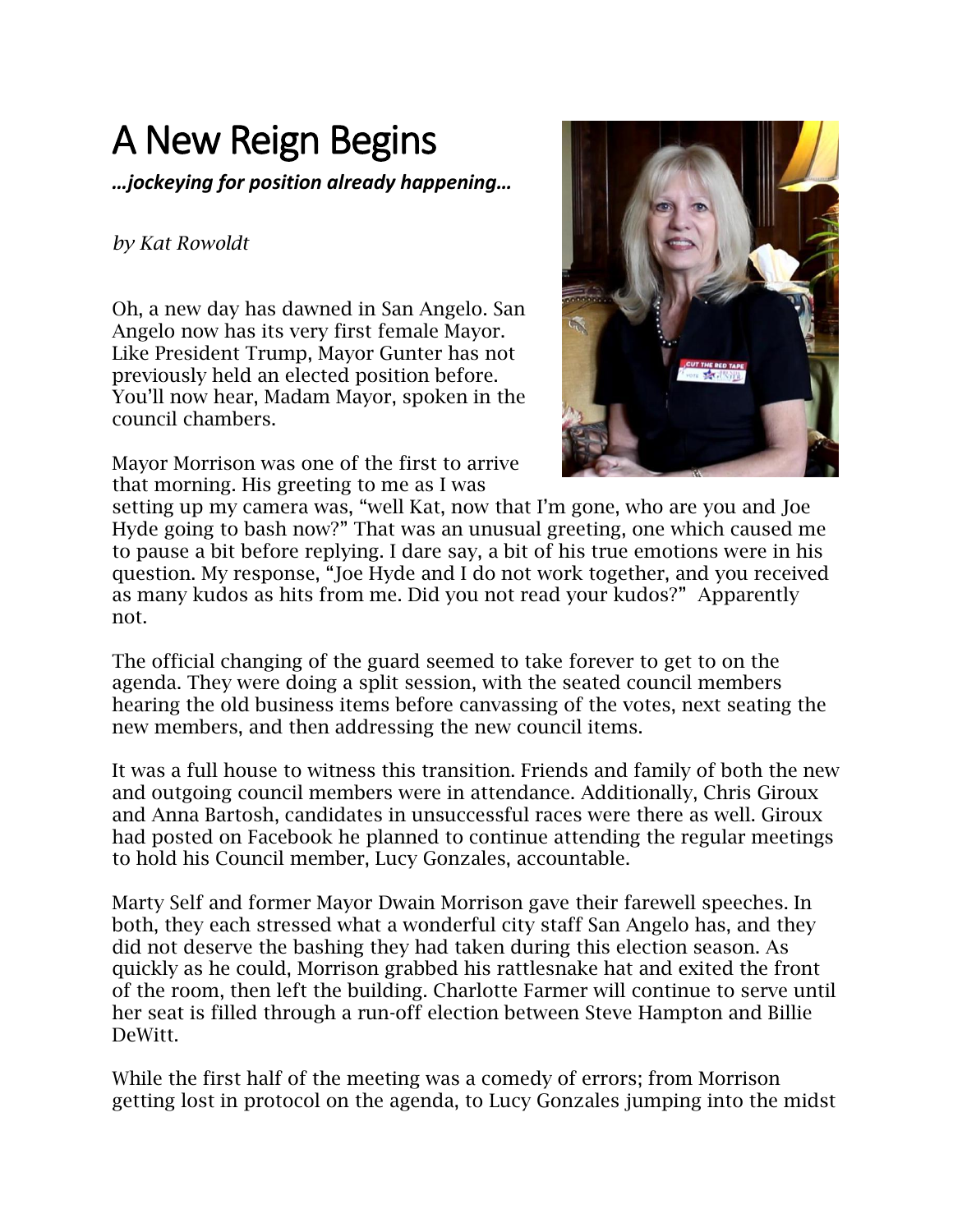of official photos being shot of another new council member so she could get to the microphone to be sworn in. Yes, I'd say there was a bit of nerves, and emotions, in the room that morning.

Finally, the new members were seated and there were now seven active members on the council once again. This will be the face of the City Council for the next two months, until July  $18<sup>th</sup>$  when Charlotte Farmer will step down after twelve years of service in that capacity.

Mayor Brenda Gunter – conservative, Republican SMD 1 – Tommy Hiebert – liberal, more Democrat SMD 2 – Tom Thompson – handpicked by Marty Self SMD 3 – Harry Thomas – liberal, Democrat SMD 4 – Lucy Gonzales – liberal, Democrat SMD 5 – Lane Carter – conservative, Republican SMD 6 – Charlotte Farmer – to be replaced by either a Republican or Democrat [How confusing is having 3 Toms - all seated beside one another - to boot!]

It's obvious this new council is once again more liberal than conservative. But will the community like that? The conservative Republican choice, Steve Hampton, SMD 6 candidate, is sorely needed on the council to bring a closer balance to the two mindsets.

It was far from a boring council meeting. We had feathers flying, and feelings hurt, all laid out in open public display. In old business, one of the agenda items was the reimbursement of expenses to Lane Carter for having attended the Ports-to-Plains conference in Washington DC on behalf of Charlotte. It seems last November a decision had been made by council that Harry Thomas would cover for Charlotte at the P-t-P meetings if she was unable to attend. Interestingly, not a soul could remember this having happened, myself included, except for Thomas.

When Harry became aware Lane was asked by Charlotte to attend, which asking a fellow council person to attend had always been normal protocol if the appointee was not able to go, he sent an email to City Manager, Daniel Valenzuela, and fellow council members about the matter. Thomas was able to substantiate his claim that he was the one who should have gone to represent San Angelo from Council minutes. After some bantering, a bit heated at that, a vote was taken to reimburse Carter for his out of pocket expenses. Mayor Morrison had seconded the vote to "get the man reimbursed."

When the new council was seated, the first item was to appoint the new mayor pro tem. The same tension was felt between Carter and Thomas. Both men would like to be chosen as the mayor pro tem. Harry Thomas made a motion